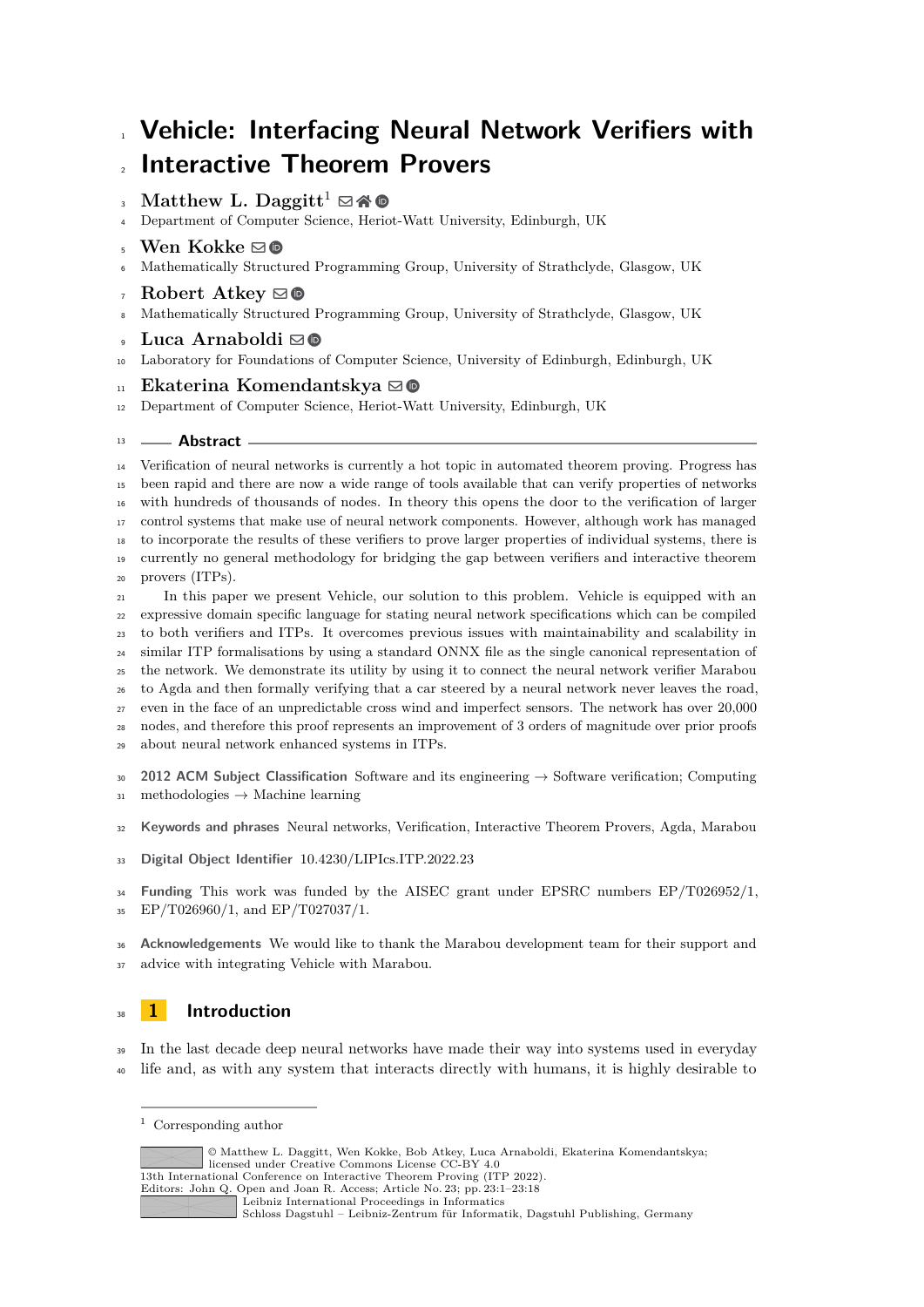# **23:2 Vehicle: NNs to ITPs**

 have formal guarantees about their behaviour. However, these systems present a challenge <sup>42</sup> for the verification community as typically the neural networks are used in domains where a formal specification of the desired behaviour remains elusive. Furthermore, their size and inability to be decomposed into components that tackle identifiable sub-tasks mean that they are usually viewed as black-box components, which makes traditional verification difficult to apply.

 Nonetheless, the discovery of adversarial attacks on neural networks in 2014 [\[27\]](#page-17-0), has spurred the Automated Theorem Proving (ATP) community to develop neural network verifiers. These are based on SMT solvers [\[9,](#page-16-0) [19\]](#page-16-1), abstract interpretation [\[26\]](#page-17-1) or interval bounded arithmetic [\[29\]](#page-17-2) and aim to prove linear (or occasionally semi-definite) relationships between the inputs and the outputs of the network. Progress has been rapid and they are now reaching the point where they are powerful enough to verify properties of networks with tens or even hundreds of thousands of nodes.

<sup>54</sup> The majority of the ATP community's attention has been focused on using them to prove the robustness of the networks against adversarial attack, and there has been comparatively little work on using them to prove the functional correctness of larger systems that incorporate neural network components. Although there are several reasons for this, including the difficulty in coming up with a specification for the neural network in the first place, we believe that a key missing component on the technical side is that no one has yet integrated them with interactive theorem provers (ITPs).

 $\epsilon_{61}$  As when incorporating other ATP tools such as SMT solvers into ITPs [\[4,](#page-15-0) [10\]](#page-16-2), one must translate high-level statements in the ITP into low level queries for the verifier. However, there are several additional challenges unique to the integration of neural network verifiers:

- **1. Modelling mismatch** in an ITP a neural network is usually modelled as a function which can be composed with a larger system. However, neural network verifiers model a 66 network as a relation between its inputs and outputs. As discussed in Sections [2.2](#page-6-0) & [4.2.4,](#page-11-0) the translation from the former to the latter is not straightforward.
- **2. Scalability** modern networks can contain millions or even billions of nodes, whereas most ITPs will consume excessive amounts of memory when representing even very small networks. For example, recent formalisations in Coq [\[3,](#page-15-1) [8\]](#page-16-3) have have worked with networks of just 10 or 20 nodes.
- **3. Maintainability** most neural networks are not static artefacts, and regularly undergo further training as new data is collected. For obvious practical reasons, a formally verified representation of the network within an ITP is unlikely to be the canonical representation deployed in a production system. Instead, specialised file formats are used to distribute and deploy networks. This raises the problem of how to maintain the faithfulness of the  $\pi$  model (and the proofs) within the ITP with the rapidly evolving implementation stored elsewhere.
- **4. Performance** even with domain specific verifiers, verification of large neural networks can be exceedingly expensive, often taking hours or even days to complete. This has the potential to be very disruptive in ITPs whose workflow encourages users to regularly recheck the validity of their proof during development.
- **5. Integration into other parts of the neural network lifecycle** verification is only a <sup>84</sup> small part of constructing a neural network with formal guarantees. When trained using traditional methods, a network is highly unlikely to satisfy the required specifications. Recent work has shown how specifications may be integrated into the training of the network [\[11\]](#page-16-4) and gradient-based counter-example search [\[21\]](#page-16-5). Therefore ideally the specification should be usable in these other tools as well. However, current ITPs are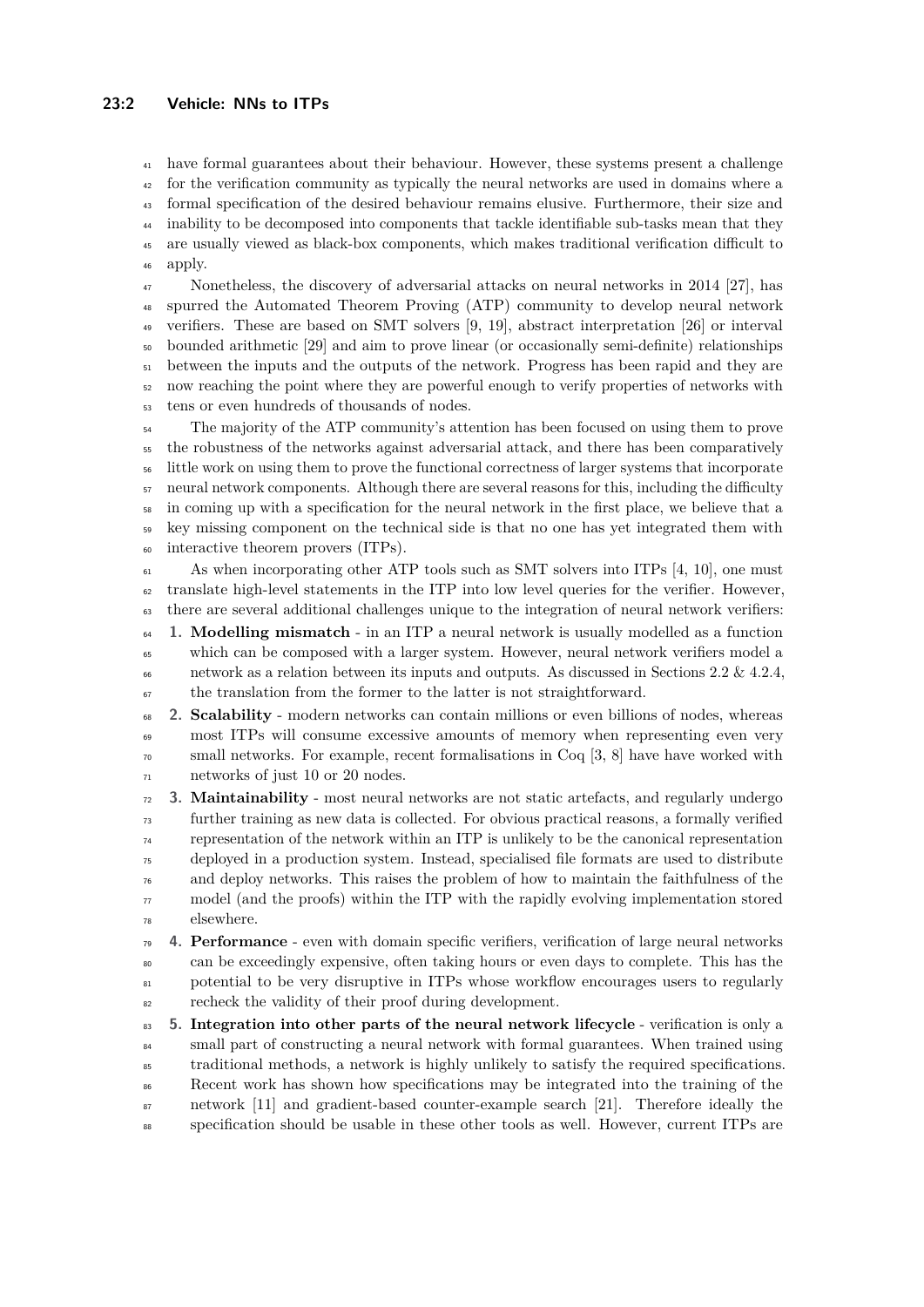#### **M.L. Daggitt, W. Kokke, B. Atkey, L. Arnaboldi, E. Komendantskya 23:3**

 a poor environment in which to perform these complex and computationally intensive operations.

 We believe that in order for verification of neural network-enhanced systems to achieve wide-spread adoption, all of these issues must be addressed. Our vision is as follows. The specification for a neural network should be stated once, in a high-level, human- readable format. This specification should then be automatically translated to work with the appropriate tools in the different stages in the life-cycle of the network. Importantly, there should only ever be *one* representation of the network, stored in a format usable by the mainstream machine learning community. For performance and modularity reasons, we also argue that an appropriate level of abstraction should be maintained at each stage. Concretely, the training and verification tools should be able to inspect the internal neural network structure. However, when writing the specification and using it to prove properties of the larger system in an ITP, the view of the network as a black-box function should be maintained where possible. Finally to maintain interactivity in the ITP, the checking of the proof of system correctness should be decoupled from the checking of the proof of the neural network specification, so that former does not automatically trigger the latter.

# **1.1 Contributions**

 In this paper we present *Vehicle*, a tool that implements the interaction between network specifications, verifiers and ITPs proposed in our vision above. In particular:

 **1.** Vehicle is equipped with a high-level, domain specific language (DSL) for writing neural network specifications. The Vehicle compiler automatically translates these specifications down to low-level queries for neural network verifiers, and then subsequently to high-level ITP code. The latter can be used as an interface upon which proofs about the larger systems can be constructed.

 **2.** Instead of modelling the network directly inside the ITP, Vehicle side-steps the maintain- ability issue outlined above by using an Open Neural Network Exchange (ONNX) [\[1\]](#page-15-2) file as the single canonical representation of the network. The ONNX format is a widely- supported, cross-platform, training-framework independent, representation of neural networks [\[1\]](#page-15-2). The Vehicle compiler extracts the necessary internal implementation details from the ONNX file, and uses hashing to maintain the integrity of the specification in <sup>119</sup> the ITP with respect to the underlying ONNX file.

 **3.** As Vehicle stores the neural network externally and uses specialised neural network verifiers, its performance is dependent on that of the underlying verifier rather than the ITP. This means that Vehicle can potentially be used to verify systems that use networks with hundreds of thousands of nodes.

 **4.** Vehicle maintains interactivity in the ITP when checking the proof, as the generated interface code calls back to Vehicle rather than directly calling the neural network verifier. Vehicle then checks its proof cache to ascertain the verification status of the specification,

thereby preventing costly and unnecessary re-verification of the network.

 **5.** Vehicle maintains the abstraction of the neural network as a black-box function. When writing the specification the user is only required to provide the type of the function implemented by the network. Similarly in the ITP interface, the neural network is presented as a function that can be used, but not decomposed.

 In our current implementation, we target the SMT-based neural network verifier Marabou [\[19\]](#page-16-1) and the interactive theorem prover Agda [\[23\]](#page-16-6). The latter was chosen due to the authors'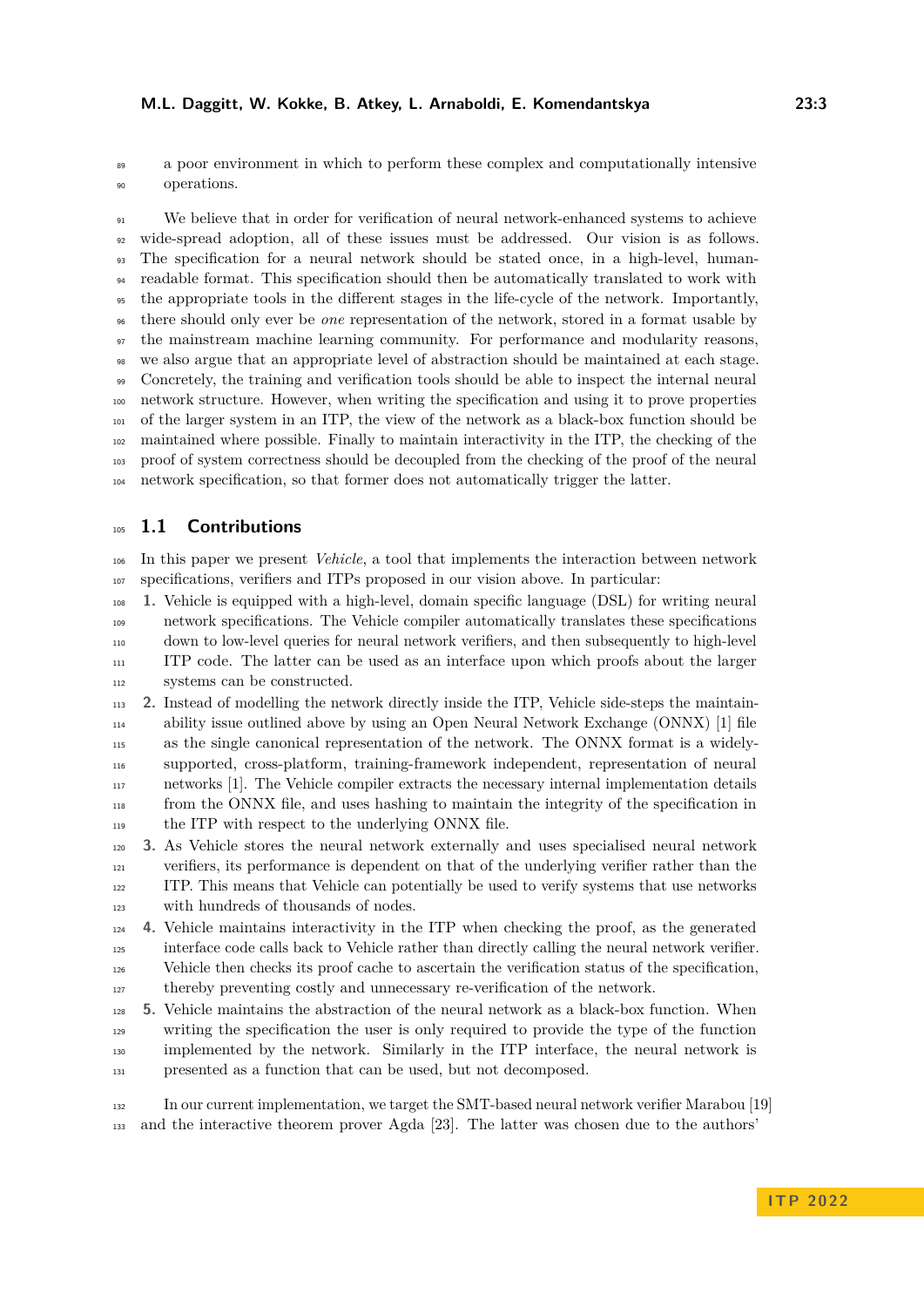<span id="page-3-0"></span>

**Figure 1** The architecture of a Vehicle proof about a neural network enhanced system. The ability to evaluate the network directly in Agda has not yet been implemented. However, the integrity of the proof with respect to the network is maintained via the proof cache file, which also maintains the interactivity of the Agda file.

 expertise in it, and we acknowledge it is better suited to modelling systems rather than ex- tracting formally verified executable code. However, the integration with Agda is deliberately very lightweight, with a single file in the compiler defining the translation, and a single Agda file defining macros for calling back to Vehicle. It would therefore be relatively simple to extend support to other ITPs such as Coq.

 As an example of the utility of Vehicle, we use it to formally verify that a car controlled by a neural network will never leave the road, even in the presence of noisy sensor data and an unpredictable cross-wind. The neural network has over 20,000 nodes and therefore, as far as we aware, this proof represents an improvement of over 3 orders of magnitude when compared to previous proofs about neural network enhanced systems in ITPs. The architecture of the proof is shown in Figure [1.](#page-3-0) All accompanying code, including Vehicle itself, is available online [\[7\]](#page-16-7).

 Vehicle will also be of use to people who are not interested in integrating with ITPs. The existing interfaces to verifiers are very low-level, usually involving the user specifying a set of equalities or inequalities over the individual inputs and outputs of the neural network. As a large neural network typically can have thousands of inputs and outputs, creating such inequalities is both time consuming and error prone. Furthermore, the result is almost completely unintelligible to a non-technical domain expert. In contrast Vehicle can provide a much higher-level, human readable version of the specification.

 The paper is laid out as follows. In Section [2](#page-4-0) we describe our running example problem and related work on verifiers, neural network verification efforts and other similar specification languages. In Section [3](#page-8-0) we propose an extension to the query language for Marabou to allow it to support specifications involving multiple networks. In Section [4,](#page-9-0) we describe the Vehicle DSL and the novel passes in the Vehicle compiler used to generate verifier queries and the Agda code. Finally, in Section [5](#page-14-0) we discuss future work.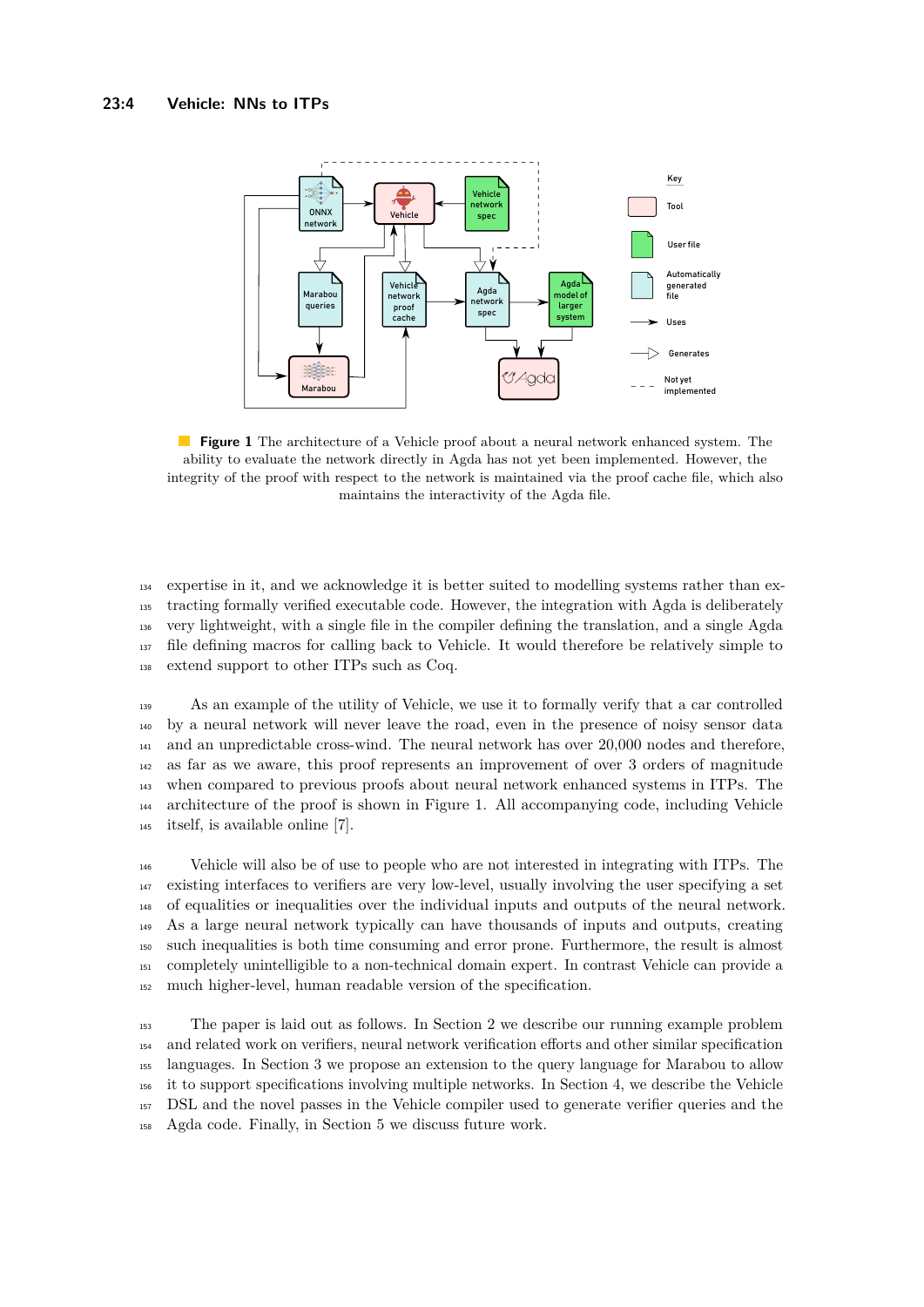# <span id="page-4-0"></span><sup>159</sup> **2 Background**

#### <span id="page-4-2"></span><sup>160</sup> **2.1 An example: staying on the road**

 We will use a modified version of the verification problem presented by Boyer, Green and Moore [\[5\]](#page-15-3) as a running example throughout this paper. In the scenario an autonomous vehicle is travelling along a straight road of width 6 parallel to the x-axis, with a varying cross-wind that blows perpendicular to the x-axis. The vehicle has an imperfect sensor that it can use to get a (possibly noisy) reading on its position on the y-axis, and can change its velocity on the y-axis in response. The car's controller takes in both the current sensor reading and the previous sensor reading and its goal is to keep the car on the road. The setup is illustrated in Figure [2.](#page-4-1)

<span id="page-4-1"></span>

**Figure 2** A simple model of an autonomous vehicle compensating against a cross-wind.

168

 For simplicity, we assume that both the wind-speed and the car's velocity in the y-direction can grow arbitrarily large. As in [\[5\]](#page-15-3) we discretise the model, and then formalise it in Agda as follows. The state of the system consists of the current wind speed, the position and velocity of the car and the most recent sensor reading. An oracle provides updates in the form of observations consisting of the shift in wind speed and the error on the sensor reading.

```
174 record State : Set where
175 constructor state
176 field
177 windSpeed : <sup>Q</sup>
178 position : Q
179 velocity : 1
180 Sensor : \mathbb{Q}181
                                           182 record Observation : Set where
                                           183 constructor observe
                                           184 field
                                           185 windShift : \mathbb{Q}186 sensorError : Q
                                           187
```
<sup>188</sup> For the moment, we assume that we have some controller that takes in the current and the <sup>189</sup> previous sensor reading and produces a resulting change in velocity:

190 controller :  $\mathbb{O} \to \mathbb{O} \to \mathbb{O}$ 

<sup>191</sup> Given this, we can define the evolution of the system as follows:

```
192 initialState : State
_{193} initialState = state 0Q 0Q 0Q 0Q
```
194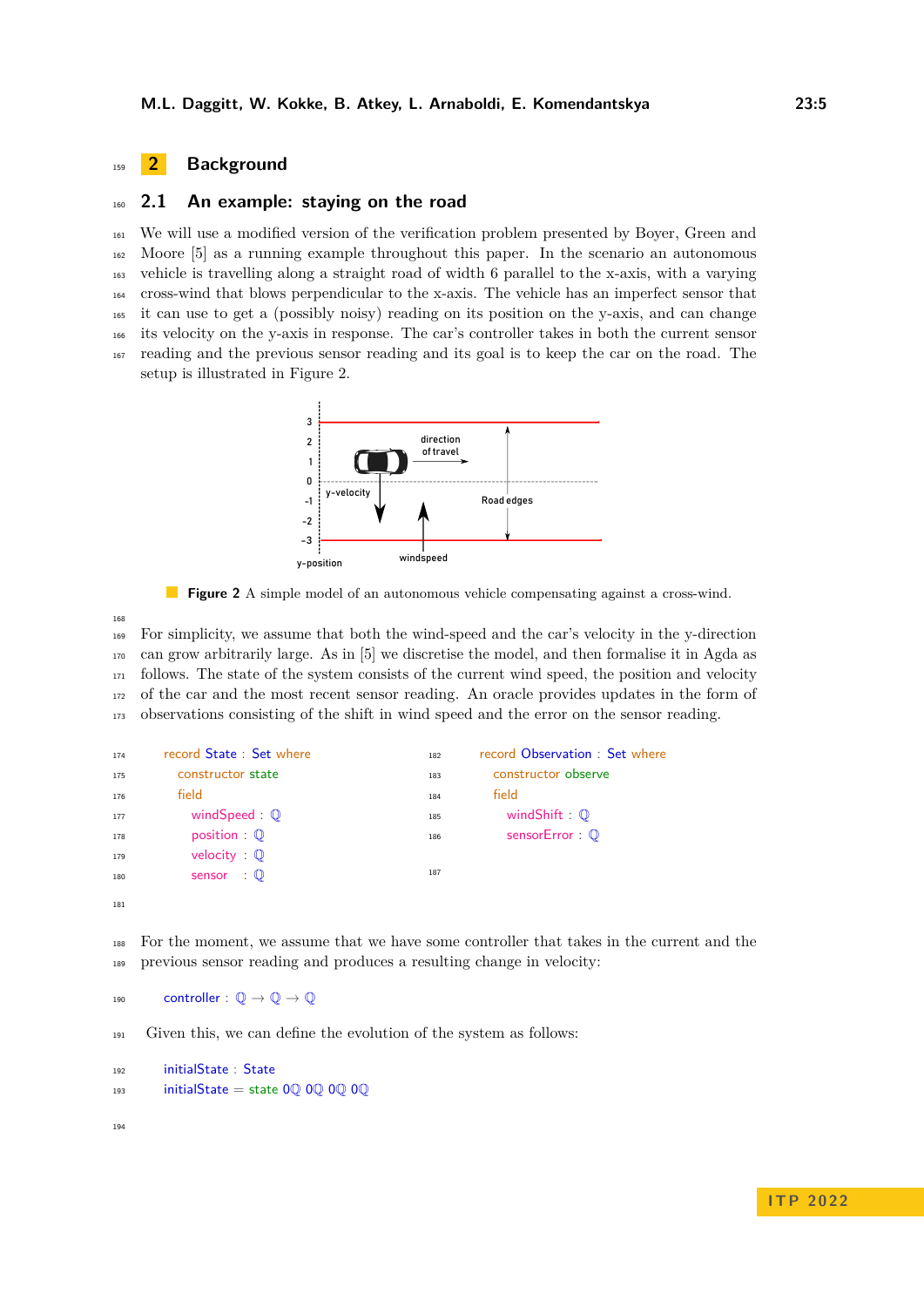```
195 nextState : Observation \rightarrow State \rightarrow State
196 nextState o s = state newWindSpeed newPosition newVelocity newSensor
197 where
198 newWindSpeed = windSpeed s + windShift o
199 newPosition = position s + velocity s + newWindSpeed
200 newSensor = newPosition + sensorError o
201 newVelocity = velocity s + controller newSensor (sensor s)
202
203 finalState : List Observation \rightarrow State
204 finalState xs = foldr nextState initialState xs
```
<span id="page-5-0"></span>Given this setup we would like to prove the following property of the system:

 I **Theorem 1.** *Assuming that the wind-speed can shift by no more than 1 per unit time and that the sensor is never off by more than 0.25 then the car will never leave the road.*

We define the pre-conditions of the theorem in Agda as follows:

```
209 ValidObservation : Observation \rightarrow Set
210 ValidObservation o = |\text{ sensorError } o| \leq 0.25\mathbb{Q} \times |\text{windShift } o| \leq 1\mathbb{Q}
```
and the post-condition as:

```
212 OnRoad : State \rightarrow Set
```
213 **OnRoad**  $s = |$  position  $s | \leq 30$ 

which allows us to formalise the theorem as:

finalState-onRoad : ∀ *xs* → All ValidObservation *xs* → OnRoad (finalState *xs*)

 As is standard when proving properties of large systems in a top-down manner, one eventually deduces the properties that must hold of the sub-components. In this case Theorem [1](#page-5-0) can be proved by formulating a suitable inductive hypothesis about the state of the system at each time-step. The full inductive proof can be found online [], but the crucial part is that the inductive step requires the controller function to satisfy the following specification:

```
221 controller-lemma : ∀ x y → | x | ≤ 3.25Q → | y | ≤ 3.25Q → | controller x y + 2Q * x - y | < 1.25Q
```
 We implement the controller with a 3-layer densely connected neural network with over 20,000 nodes. The network is constructed in Tensorflow and all weights in the network are unique and non-zero. The challenge is then to implement the Agda function controller with this neural network, and prove controller-lemma, without having to directly represent either the network or the proof directly in Agda.

 In the interests of full disclosure, the problem above as stated is hardly very challenging to solve with a neural network and the size of the network used is complete overkill. The scenario could be made more realistic by adding further, possibly conflicting, objectives that the controller should optimise for, thereby rendering the problem intractable to solve analytically. For example, adding waypoints on the road that the car had to pass through, or regions it had to avoid. In such scenarios the statement of Theorem [1](#page-5-0) would remain the same, but the number of inputs to the controller would increase. We do not explore these more complicated scenarios in this paper due to space limitations. Nonetheless, the simple scenario presented above is sufficient to illustrate the methodology and the utility of Vehicle.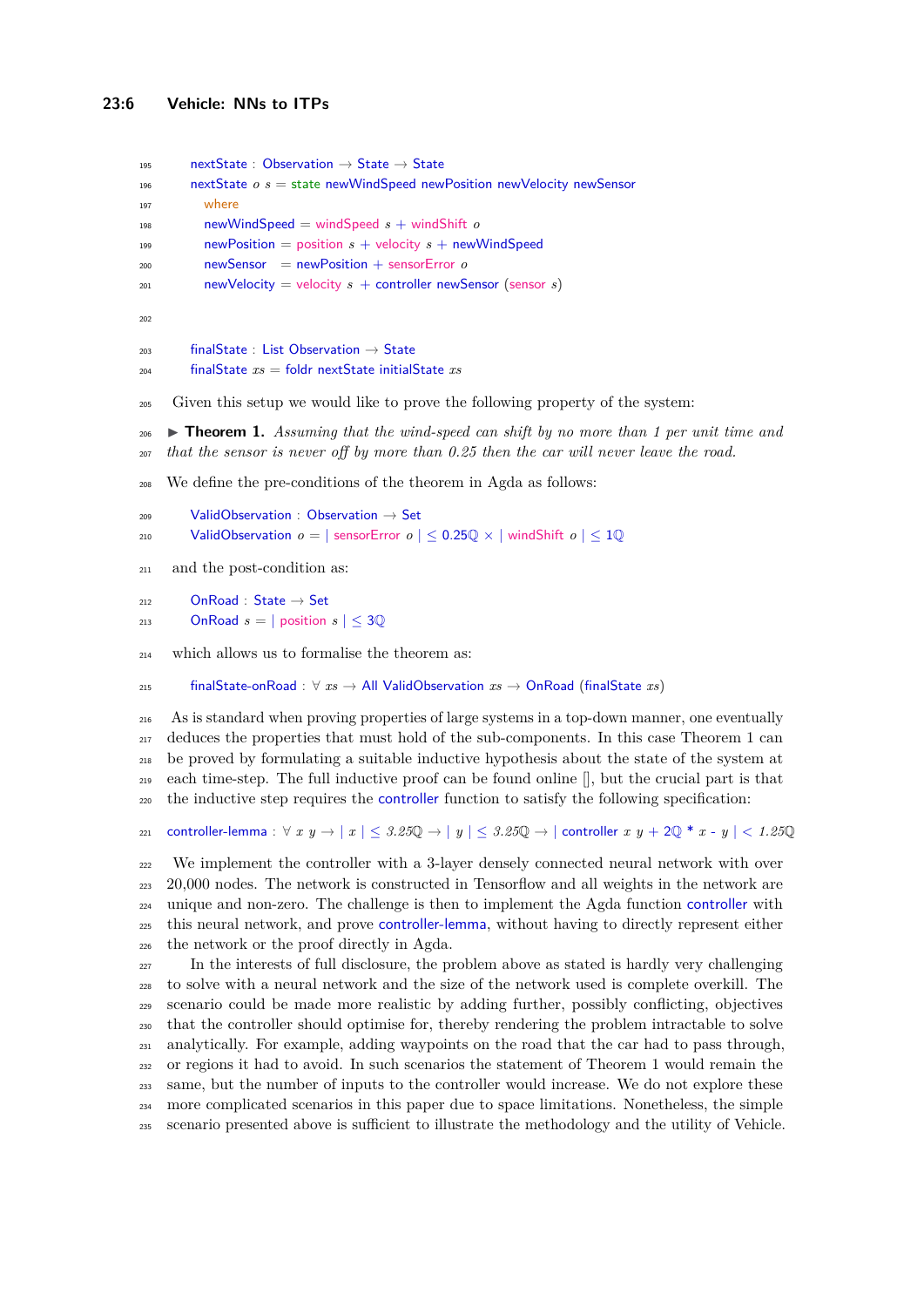# <span id="page-6-0"></span>**2.2 Neural network verifiers**

 Neural network verifiers can be roughly split into two families: those that are both sound and complete, like Marabou [\[19\]](#page-16-1), and those that are only sound, based on techniques such as abstract interpretation [\[26\]](#page-17-1) or bounded interval arithmetic [\[29\]](#page-17-2). While the latter are more performant, their incompleteness means that when the verifier fails to show that the property holds, it is unknown whether there truly exists a counter-example.

<sup>242</sup> There is no consensus on a single input format for verifications queries. Each solver defines its own, which makes interfacing with multiple solvers difficult. However, one commonality is that they implicitly model the neural network as a *relation* between its inputs and outputs, where each of the network's inputs and outputs. For example when writing a Marabou query <sup>246</sup> for a network with *m* inputs and *n* outputs, the input are labelled  $x_0, x_1, \cdots, x_m-1$ 247 and the outputs are labelled *y*0, *y*1,  $\cdots$  *y*[*n* − 1]. Queries are then written as a series of inequalities involving these variables. For example, the Marabou queries required to verify controller-lemma are shown in Figure [3.](#page-6-1)

<span id="page-6-1"></span>

| $x0 \ge -3.25$            | $x0 \ge -3.25$          |
|---------------------------|-------------------------|
| $x0 \leq 3.25$            | $x0 \leq 3.25$          |
| $x1 \geq -3.25$           | $x1 \geq -3.25$         |
| $x1 \leq 3.25$            | $x1 \leq 3.25$          |
| $-y0 -2.0x0 +x1 \ge 1.25$ | $y0 2.0x0 -x1 \ge 1.25$ |
|                           |                         |

**(a)** Query 1

**(b)** Query 2

**Figure 3** Marabou queries for controller-lemma. The lemma is true iff Marabou cannot find an assignment of variables that satisfy the either set of inequalities.

 In contrast to the solvers based on SMT technology, solvers based on abstract interpreta- tion and interval arithmetic can only handle properties that involve reasoning about how regions in the input space get mapped to regions in the output space. Concretely this means that they are unable to solve inequalities that involve both input and output variables, such as the last line of the queries in Figure [3.](#page-6-1) In order to maximise the number of interesting properties solvable, we therefore choose Marabou as the first solver to integrate into Vehicle.

#### **2.3 Verified neural network properties: the state of the art**

 As discussed in the introduction, most of the work using neural network verifiers has focused on the verification of the robustness of the network. Informally, a network is robust if when you move no more than a small distance in the input space, then the result of the neural network should only move a small distance in the output space. Several different types of robustness have been studied including, classification robustness, Lipschitz robustness, standard robustness and approximate classification robustness [\[6\]](#page-16-8).

 One of the first neural network verifiers, Reluplex [\[18\]](#page-16-9), was also one of the first to verify non-trivial domain-specific properties, proving several results about ACAS Xu, a collision avoidance system for unmanned aircraft. The ACAS Xu neural networks map inputs such as the aircraft's own speed and heading, and the angle and distance to the intruder aircraft to 5 different output actions, ranking each with a confidence score. The action with the highest confidence score being the one that the system will perform. In their verification the authors checked that the ACAS Xu worked as expected and avoided collisions, properties including, checking that a distant aircraft's path will mean that it remains clear of collision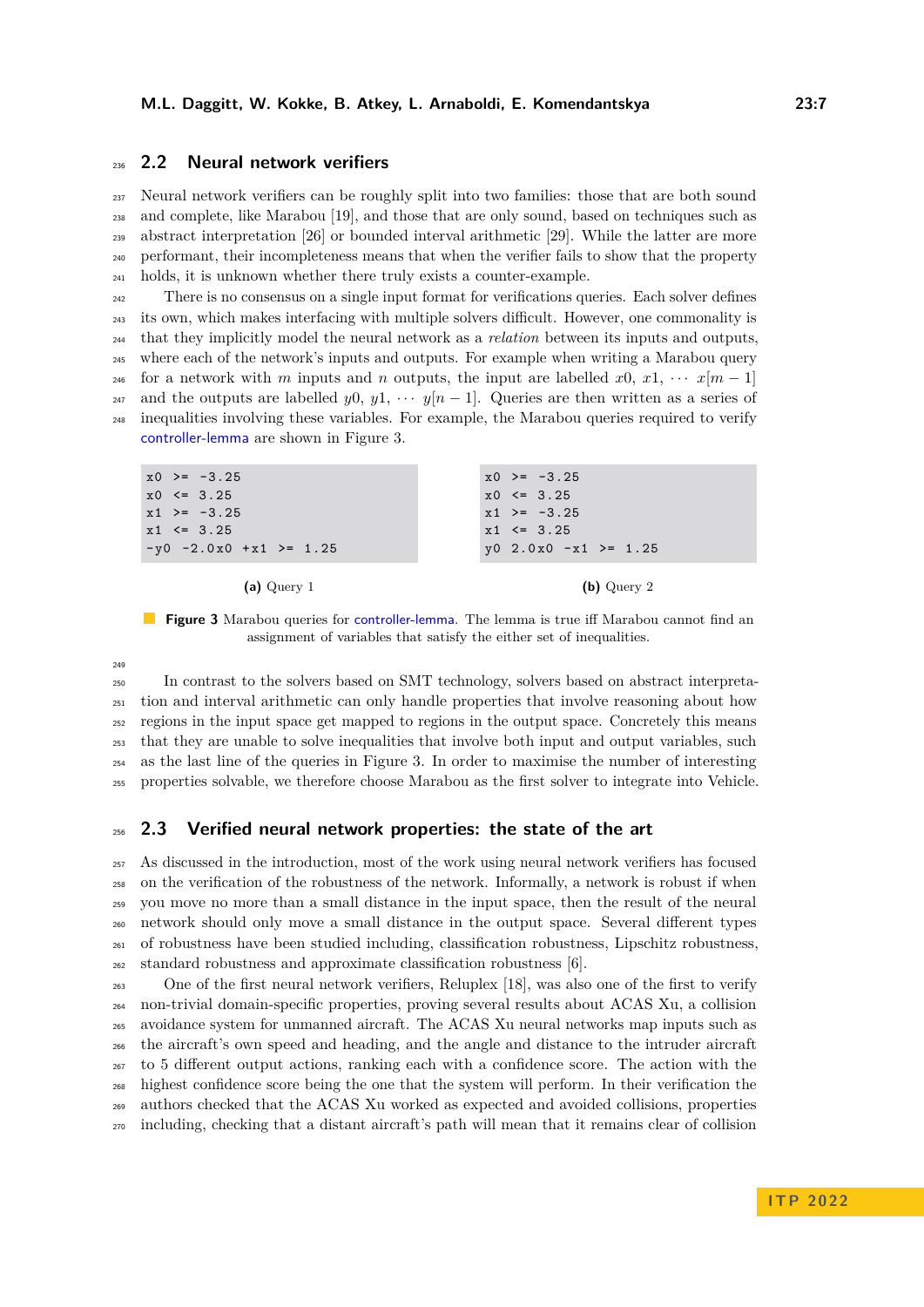<span id="page-7-0"></span>

| Language      | Paradigm    |        |                |     |     |     |              | Host language supported integration retworks properties |
|---------------|-------------|--------|----------------|-----|-----|-----|--------------|---------------------------------------------------------|
| Vehicle       | Functional  | None   |                | Yes | Yes | Yes | No           |                                                         |
| $DNNV$ [25]   | Imperative  | Python | -13            | No. | No  | No  | No           |                                                         |
| Socrates [24] | Declarative | None   | $\overline{2}$ | No  | No  | No  | $_{\rm Yes}$ |                                                         |

**Table 1** Comparison of existing property languages for neural networks

 given various conditions such as angle and speed, checking that despite previous actions it will still perform the safe response given the new presence of a possible collision object etc.

 More recent work in verification focused on the verification of a reinforcement learning based neural network controller [\[16\]](#page-16-10). The authors show that they can verify that the function will always terminate with certain guarantees. In their case study, the authors use an example of a car climbing up a hill and verify that the car will always reach the top of the hill with at <sub>277</sub> least 90 reward. This is the first paper of its kind formally verifying reachability properties for neural network components. Building on this same techniques the authors expand their earlier work by formally verifying a reinforcement learning based controller for an autonomous vehicle [\[15\]](#page-16-11). The authors first train some controllers for the vehicle and then verify its safety. Specifically they are able to verify that the vehicle will never be less than 30cm away from a wall and consequently will not crash. Unlike previous work by Katz [\[18\]](#page-16-9) which deals with ReLu activation functions, their tool Verisig supports neural networks with smooth activation functions (e.g. sigmoid), however it only scales to small networks of about 100 neurons.

#### **2.4 Other neural network specification languages**

 Given the low-level input formats supported by the verifiers described in Section [2.2,](#page-6-0) it is unsurprising there have been other attempts at coming up with a high-level property language. A comparison is shown in Table [1.](#page-7-0)

 The first is the Deep Neural Network Verifier (DNNV) toolbox [\[25\]](#page-17-3), which has an internal Python DSL called DNNP. However its aims are somewhat orthogonal to that of Vehicle, as its primary focus is on providing a unified interface for many different verifiers. In particular, it has the ability to refactor the structure of the neural network to eliminate unsupported operators. However, DNNP is untyped and relies on Python semantics and therefore would be challenging to integrate into ITPs. Its dependence on Python also makes it difficult to use in other languages commonly used with neural networks such as C++.

 The second, yet unpublished attempt, is Socrates [\[24\]](#page-17-4). Again it positions itself as a platform for neural network analysis, which aims to unify different tools. The DSL is comparatively limited, primarily supporting different forms of robustness properties using a structured JSON file. It also has the disadvantage that one must redefine the internal structure of the network within the specification. However, one notable feature is its ability to specify probabilistic queries, for example no more than 10% of inputs violate the property.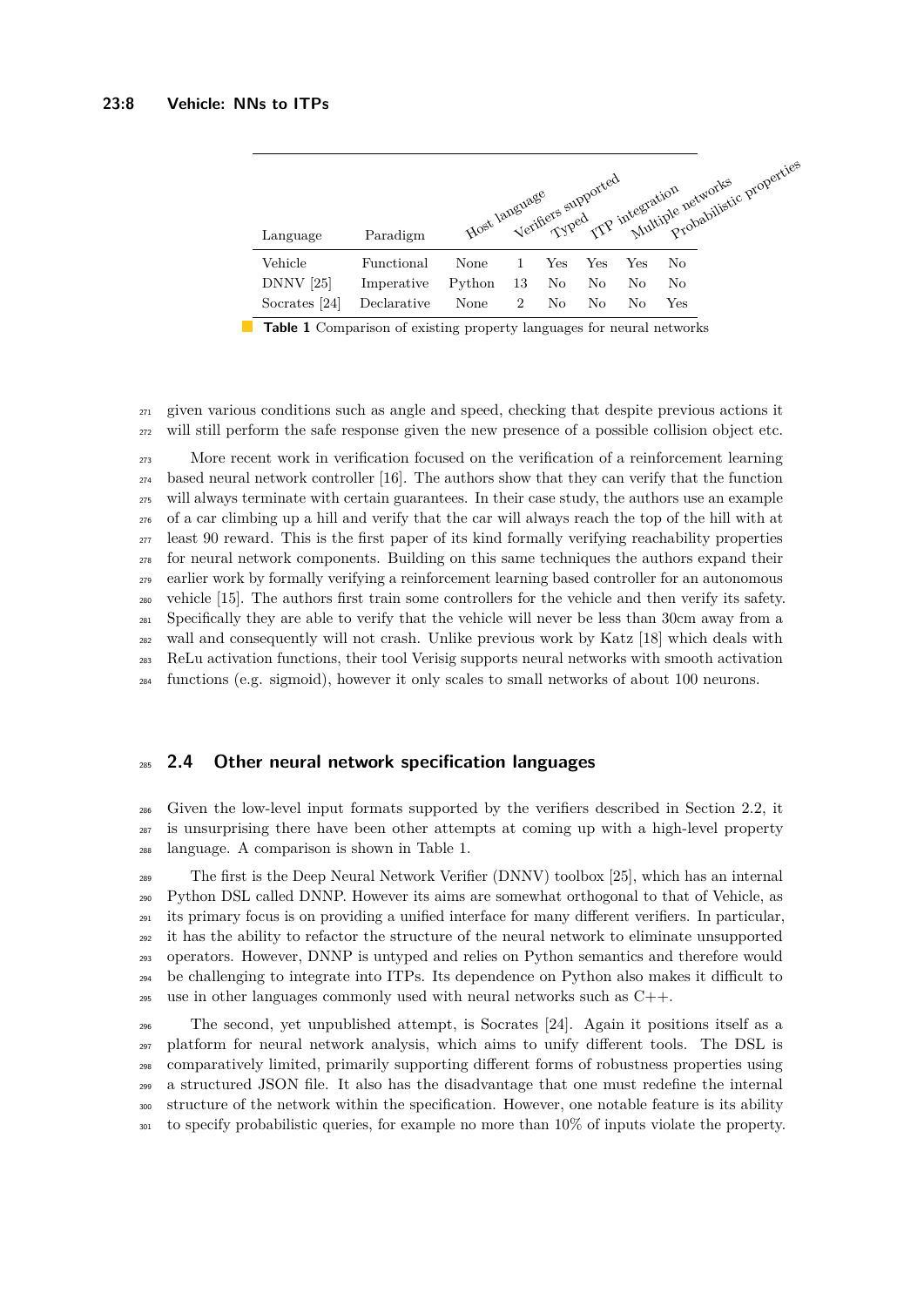<span id="page-8-1"></span>

**Figure 4** Proposed extension to the Marabou query language to support properties involving multiple networks and multiple applications of the same network. Input and output variables are labelled sequentially in the order that the networks are passed to Marabou. The diagram shows the proposed labelling of input and output variables for a property that applies network *f* to two different inputs and network *g* to one input.

# <span id="page-8-0"></span><sup>302</sup> **3 Multi-network specifications and the Marabou query language**

303 As described in Section [2.2,](#page-6-0) Marabou queries use the variables  $x_1, ..., x_m$  to represent the <sup>304</sup> inputs to the network and  $y_1, ..., y_n$  to represent the outputs of the network, and one consequence of this is that it is unable to represent queries that involve multiple networks or applying the same network to more than one input. This situation is suboptimal as there are several such queries that one might be interested in verifying. For example when using teacher-student training [\[14\]](#page-16-12), one might want to prove that the output of the *student* network is approximately equal to that of the *teacher* network.

$$
310 \quad \forall x : | \; student(x) - teacher(x) \; | \leq \epsilon
$$

 $_{311}$  Alternatively one might want to prove that a neural network  $f$  is a monotonic function with <sup>312</sup> respect to one or more of its inputs [\[28\]](#page-17-5), which requires reasoning about the output of the <sup>313</sup> network when applied to two distinct inputs.

$$
314 \qquad \forall x_1, x_2 : x_1 \le x_2 \Rightarrow f(x_1) \le f(x_2)
$$

 Luckily, the inability to solve such queries is a limitation of the query language rather than a fundamental shortcoming of the verification engine. This is because Marabou uses an SMT-based approach, and internally has no concept of a network. Instead it represents the nodes and edges simply as a set of variables and constraints between them. One of our purposes in designing Vehicle is to explore what a high-level interface for neural network verification should look like, and consequently we think there is significant value to be gained in targeting maximally expressive verifiers, even if they do not yet exist. We therefore now propose a conservative, backwards-compatible extension to the Marabou query language which will be targeted by the Vehicle compiler.

<sup>324</sup> Conceptually the idea is very simple: if a property involves multiple neural network applications, then the set of applications is assigned an order, and additional input and output variables are then assigned sequentially using this order. An example illustration can be seen in Figure [4.](#page-8-1) In theory this can be seen as composing the networks in parallel, although in practice the different networks will still be stored in individual ONNX files.

<sup>329</sup> We should stress that this extension is not yet implemented by Marabou, although we <sup>330</sup> hope to do so in the near future. Therefore only Vehicle properties that involve a single <sup>331</sup> application of a single network can currently be verified by Marabou.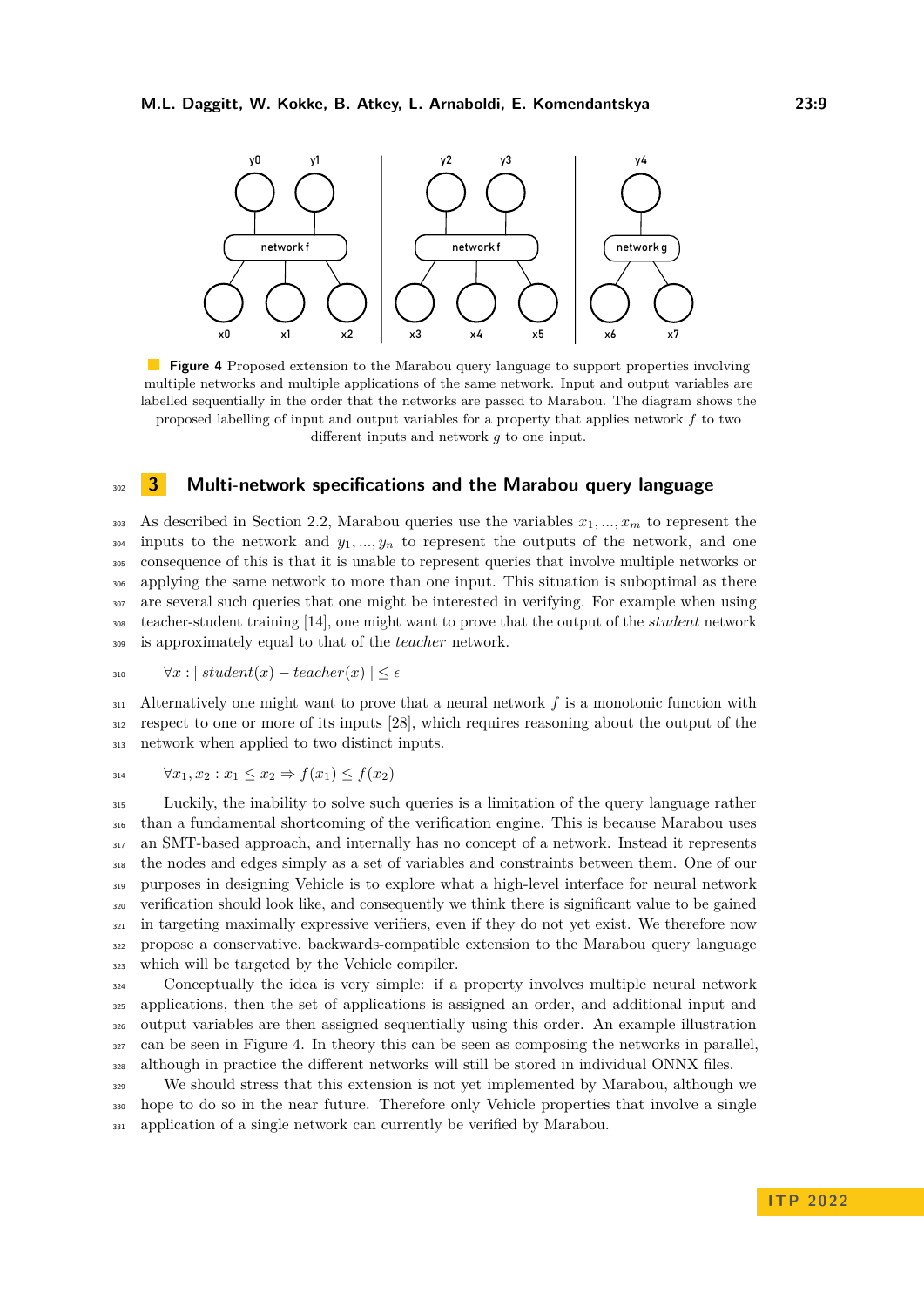```
type InputVector = Tensor Rat [2]
network controller : InputVector -> Rat
currentPosition : InputVector -> Rat
currentPosition x = x ! 0
previousPosition : InputVector -> Rat
previousPosition x = x ! 1
safeInput : InputVector -> Bool
safeInput x = -3.25 <= currentPosition x <= 3.25 and
              -3.25 <= previousPosition x <= 3.25
safeOutput : InputVector -> Bool
safeOutput x = let y = controller x in
  -1.25 < y + 2 * currentPosition x - previousPosition x < 1.25
safe : Prop
safe = forall x . safeInput x => safeOutput x
```
**Figure 5** The specification of the safety property expressed in Vehicle for car's neural network controller.

# <span id="page-9-0"></span><sup>332</sup> **4 Vehicle**

#### <sup>333</sup> **4.1 Specification language**

 The Vehicle specification language is a functional language with Haskell-like syntax. At its centre is a small dependently-typed core, upon which various built-in operators and types are then added. Figure [5](#page-9-1) shows one possible formulation of the specification for the running example, and will be used to explain the key features of the language. The full BNF grammar of the language can be found online.

 In order to better abstract away the representation of the inputs of our network, the first line of the specification declares InputVector to be a synonym for the type of 1- <sup>341</sup> dimensional rational tensors of length 2. Vehicle has a set of builtin types that includes Bool, Int, Rat, Real and Tensor. An observant reader may note that neural networks use floating point arithmetic whereas we are using rationals in our specification. We acknowledge this compromises soundness, and aim for Vehicle to support floating point types in the future. Some neural network verifiers have recently been found to have similar unsoundness problems [\[17\]](#page-16-13).

<sup>347</sup> Next, the car's controller is bound to the name controller using the network keyword. As previously discussed, we are only required to provide a name and a type for the network in the specification, and the implementation of the network is provided later to the Vehicle compiler in the form of an ONNX file. Consequently the network remains a black-box function from the perspective of the specification, while still allowing us to write expressive properties which can be statically type-checked.

<sup>353</sup> The local functions currentPosition and previousPosition assign meaningful names <sup>354</sup> to the first and second components of the input vector. The ! operator looks up the value <sup>355</sup> of the tensor at the provided index. The safeInput and safeOutput declarations then use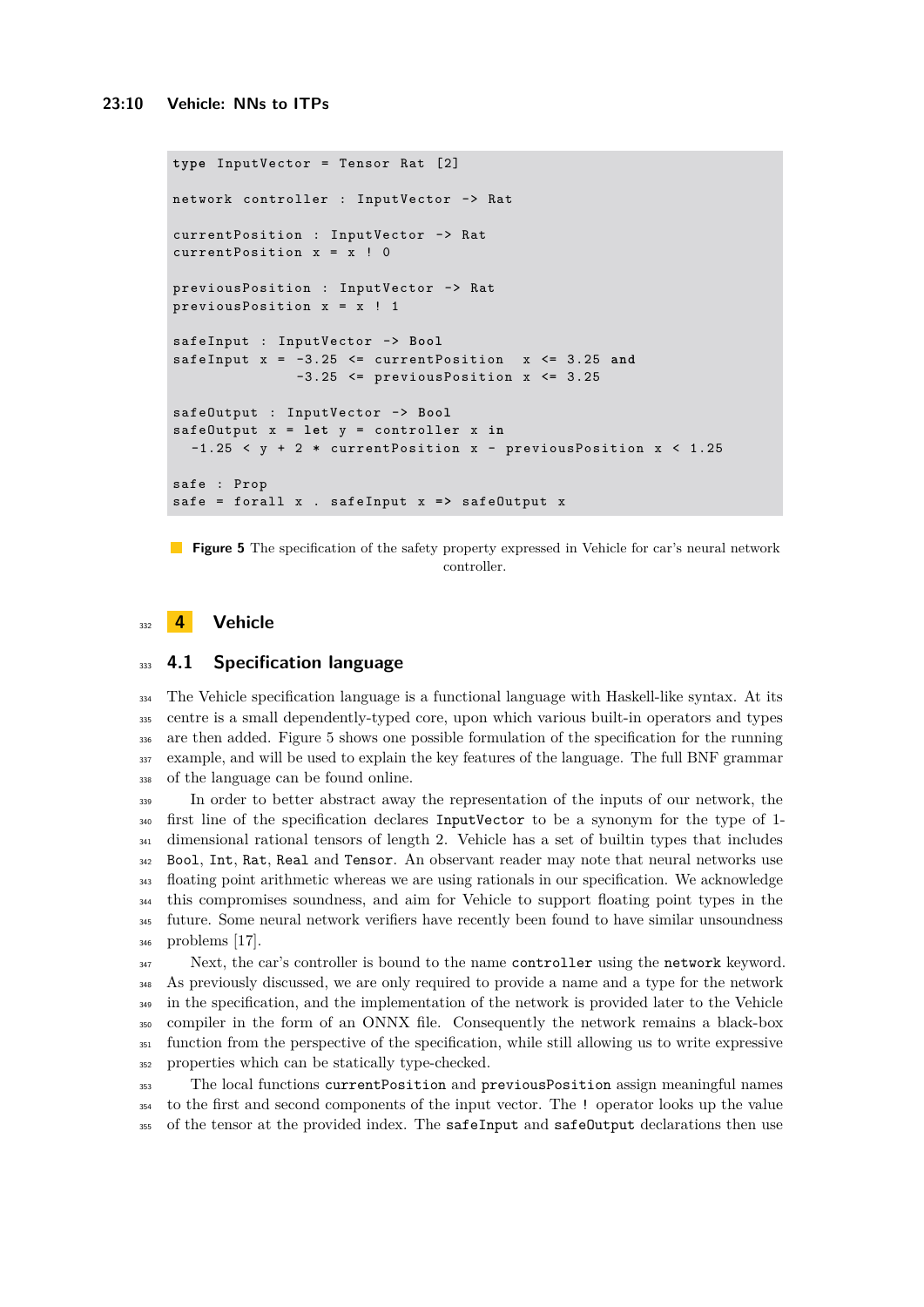these to provide human-readable statements of the pre-condition and post-conditions of 357 controller-lemma.

 Finally, the safe declaration assembles these pieces together to complete the specification. <sup>359</sup> It uses the universal quantifier forall to bind a new variable x representing an arbitrary input to the network and then states that whenever safeInput x is true then safeOutput <sup>361</sup> x is true as well. Note that the type of safe is Prop rather than Bool. The Prop type represents the type of boolean expressions whose value cannot be decided within Vehicle itself. Most of the built-ins that use booleans are polymorphic with respect to either Bool and Prop. The exceptions are the quantifiers forall and exists which always return Prop, and if then else which always requires that the condition must be of type Bool.

#### **4.2 Compilation to Marabou**

 The Vehicle compiler is implemented in Haskell and uses a lexer and parser generated by BNFC [\[12\]](#page-16-14). The type-checking algorithm is based on the one presented in [\[20\]](#page-16-15), with the addition of type classes and unification-based term inference.

 We will now describe the compiler passes that translate a type-checked Vehicle program into verification queries suitable for Marabou. Note that only the very last pass in the pipeline does anything that is specific to Marabou, and therefore it should be relatively easy to target further verifiers.

# **4.2.1 Network type analysis**

 The first step is to check the networks declared in the specification against their implementa- tions in the ONNX files provided by the user. Using a custom-written Haskell bindings for <sup>377</sup> the C implementation of ONNX, Vehicle reads the type information from the ONNX file and checks that it matches that declared by the user.

 Next it checks that the network type is supported by Vehicle. Although the ONNX format is significantly more expressive, supporting multiple tensor inputs with different sizes and element types, at the moment Vehicle supports only networks of following type, where A, B are one of Nat/Int/Rat/Real and m and n are literals:

Tensor A [ m ] -> Tensor B [ n ]

However it also allows syntactic sugar for this pattern in the form of:

 $A \rightarrow \dots \rightarrow A \rightarrow B$ 

386 If the type is in this form, then during this pass, it is normalised to Tensor A  $[n] \rightarrow$  Tensor 387 B [1]. This necessitates traversing the program to find any applications of the network, 388 f  $x1$  ... xn and replacing them with  $f$  [ $x1$ , ..., xn] ! 0, where the [] syntax constructs a tensor from the comma-separated list of elements contained within the brackets. Finally, the network declarations are removed from the program, and the names and types of the networks are stored in the *network context* which is passed along to subsequent stages in the compiler.

#### **4.2.2 Normalisation**

 The next step is normalisation. As well as performing the standard operations such as beta-reduction, normalisation of builtin operations applied to constants and substituting through any references to top-level functions, some domain-specific operations are required.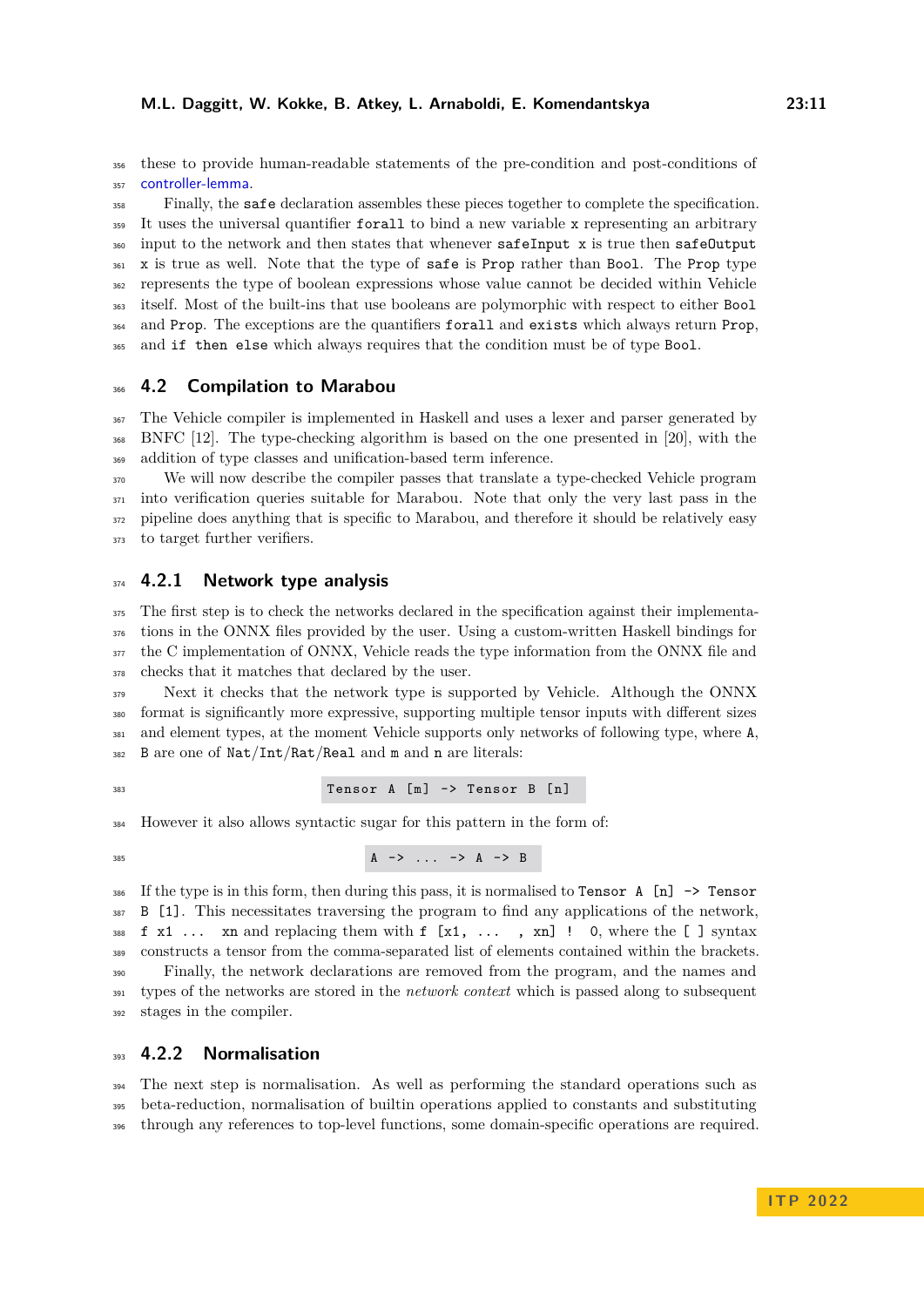Firstly, the verifier input format described in Section [2.2,](#page-6-0) assigns variables to each individual input and therefore quantifiers over tensor variables must be converted to multiple 399 quantifiers over its elements, e.g. forall  $(x :$  Tensor A  $[2, 2]$  is normalised to forall (x11 x12 x21 x22 : A). Secondly, after normalisation, only top-level declarations with type Prop are of interest, as the rest should have been substituted through. Declarations which do not have type Prop are therefore removed from the program. After normalisation, we are therefore left with the following Vehicle program:

```
404
```
safe : Prop safe : forall  $(p0 p1 : Rat)$  $(3.25 \le p0 \le -3.25)$  and  $(3.25 \le p1 \le -3.25) =$  $-1.25$  < controller [p0, p1] + 2 \* p0 - p1 < 1.25

#### <span id="page-11-1"></span>**4.2.3 Subdivision of queries**

 Neural network verifiers only support solving existential queries involving conjunctions of numeric equalities and inequalities. We now describe how a Vehicle property is reduced to a set of such queries.

 Initially, Vehicle traverses the property making note of the set of quantifiers used. If only existential quantifiers are used then the property passes through this stage untouched. If only universal quantifiers are used then the property is negated. If both types of quantifier are used then the compiler will emit an error.

 Next, any if statements contained within the property are eliminated, using the trans-formation:

415 if a then b else c  $\Rightarrow$  a => b and not a => c

 Note that this transformation is only valid if the arguments of *if* statement have type Prop or Bool. However this may not be the case, e.g. exists x. (if a then x else  $x + 2$ ) >= 8. Nonetheless, as the overall type of the Vehicle property is guaranteed to be Prop, it is always possible to lift the if expression recursively until the arguments have type Prop, e.g. 420 exists x. if a then  $x \ge 8$  else  $x + 2 \ge 8$ , and then perform the elimination.

 Next, the expression is converted to disjunctive normal form, with implications being converted to ors and or expressions being lifted to the top-level. At this point the following invariants should hold of the property: only existential quantifiers, no negations, no if statements, and the only tensor literals present should be the input to the networks. Our running example is therefore:

```
exists (p0 p1 : Rat)(3.25 \le p0 \le -3.25) and (3.25 \le p1 \le -3.25) and
  controller [p0, p1] + 2 * p0 - p1 < -1.25or
exists (p0 p1 : Rat).
  (3.25 \le p0 \le -3.25) and (3.25 \le p1 \le -3.25) and
  controller [p0, p1] + 2 * p0 - p1 > 1.25
```
 Each disjunction is now split up into its own query. From this point onwards, we will only follow the compilation of the first query in the running example.

## <span id="page-11-0"></span>**4.2.4 Moving from a functional to relational model of networks**

 The next stage is to move from our model of the network as a function to the relational model used by the verifiers. As discussed in Section [3,](#page-8-0) we aim to support multiple neural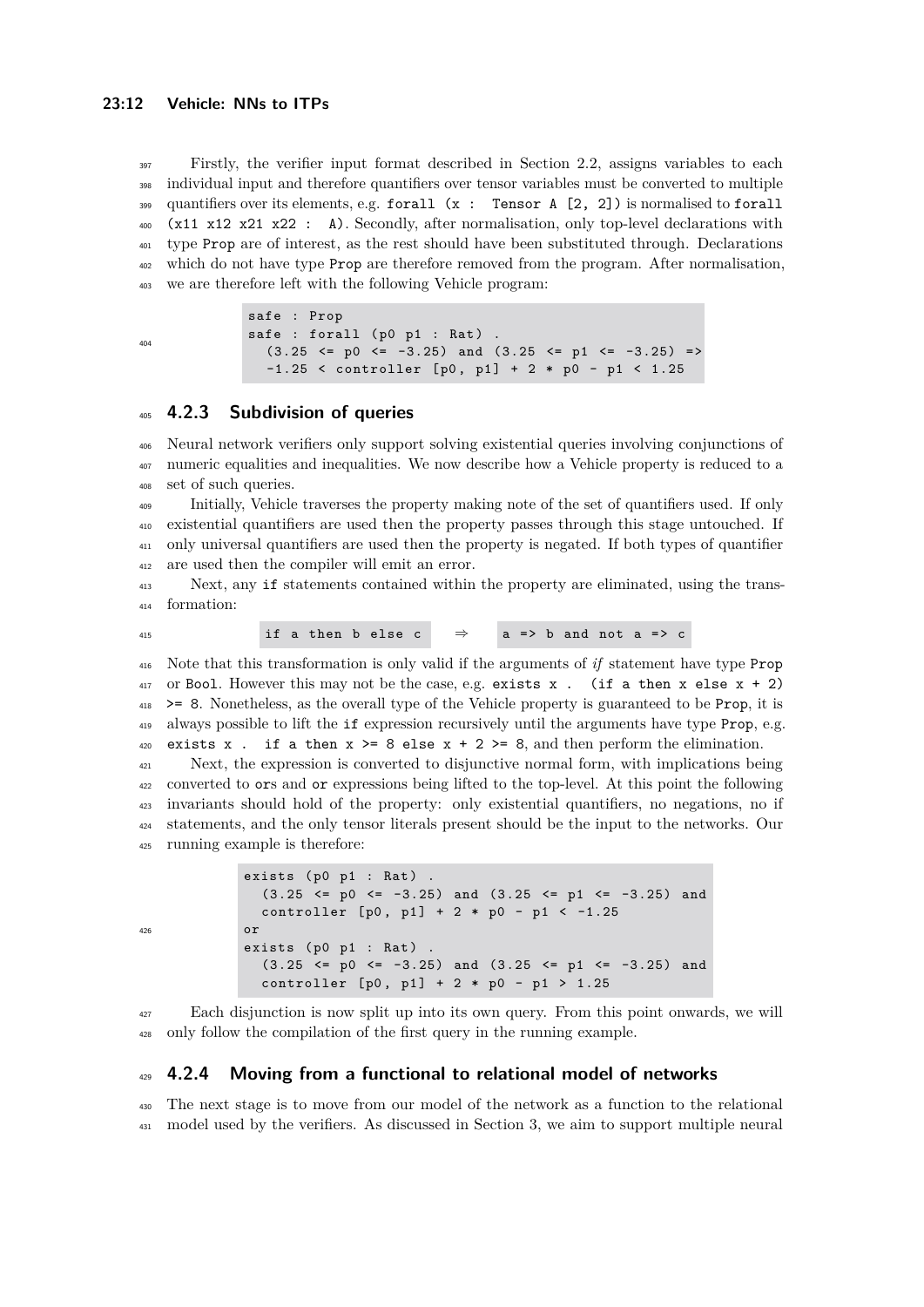networks applications, and therefore this is a little more involved than one might at first suspect.

 The first step is to construct a list of the network applications in the query. Despite supporting multiple applications of the same network, we must be careful not to duplicate applications of the same network to the same input, as doing so would result in an exponential decrease in performance during verification. Therefore in order to avoid this, we first perform a common-sub-expression elimination pass, binding all network applications to fresh variables using let-expressions. We use an efficient hash-based approach procedure using co-de-Bruijn indices [\[22\]](#page-16-16). Once this pass is complete, we can generate the required list of network applications simply by calculating the set of free variables that occur in the query.

 In the next step, we recurse downwards into the expression, keeping track of our position in the list of network applications and replacing every let-bound neural network application with an expression that a) equates the inputs to the application with the input variables, and b) substitutes a list of the output variables for the bound variable in the body of the let-binding. For example, if we are looking at an application of network f with *n* inputs and *m* outputs, and the list of network applications that we have traversed so far has *k* inputs and *l* outputs in total then the following transformation would be performed:

|     |  |  |  | let $y = f$ [e1, , en] in e |  |  |                                                                                     |
|-----|--|--|--|-----------------------------|--|--|-------------------------------------------------------------------------------------|
| 449 |  |  |  |                             |  |  |                                                                                     |
|     |  |  |  |                             |  |  | [e1, , en] == [X <k+1>  X<k+n>] and e{y/[Y&lt;1+1&gt;, , Y&lt;1+m&gt;]}</k+n></k+1> |

 As with if-elimination in Section [4.2.3,](#page-11-1) this is only a valid transformation if the type of e is Prop. However, this is guaranteed as the common sub-expression elimination inserts the lets at the top-most position, i.e. just before the quantifiers of the variables bound in the expression.

 However, there is one more niggle, as it is necessary to eliminate the variables quantified over by the user. Therefore, when performing the above substitution the compiler tracks which user variables are equated to which introduced input and output variables. Upon recursing back up the tree, when a quantifier is reached, it checks for an equated input or output variable. If there is, we remove the quantifier and substitute the latter through in its place. If there is not, then at the moment, the compiler errors. Note that in future it should be possible to refine this analysis, to reduce the number of such errors. For example the 461 property exists v. f  $(v + 2) \le 0$  would generate the constraint  $x0 = v + 2$  which 462 currently errors, but could in fact be rearranged to the form  $v = x0 - 2$  and then substituted through.

 Finally, the compiler then reruns the normalisation pass in order to simplify the introduced tensor expressions. This leaves the first query from the running example as:

|  |  |                            |  | $(3.25 \le x0 \le -3.25)$ and |
|--|--|----------------------------|--|-------------------------------|
|  |  |                            |  | $(3.25 \le x1 \le -3.25)$ and |
|  |  | $y0 + 2 * x0 - x1 < -1.25$ |  |                               |

#### **4.2.5 Conversion to Marabou syntax**

 Finally we now specifically target Marabou's query language, recursing through the query and splitting conjunctions into separate assertions. Each individual assertion is first checked for linearity and then rearranged to put the constant on the right hand side of the relation. The left-hand side is then transformed into the required syntax, resulting in the query in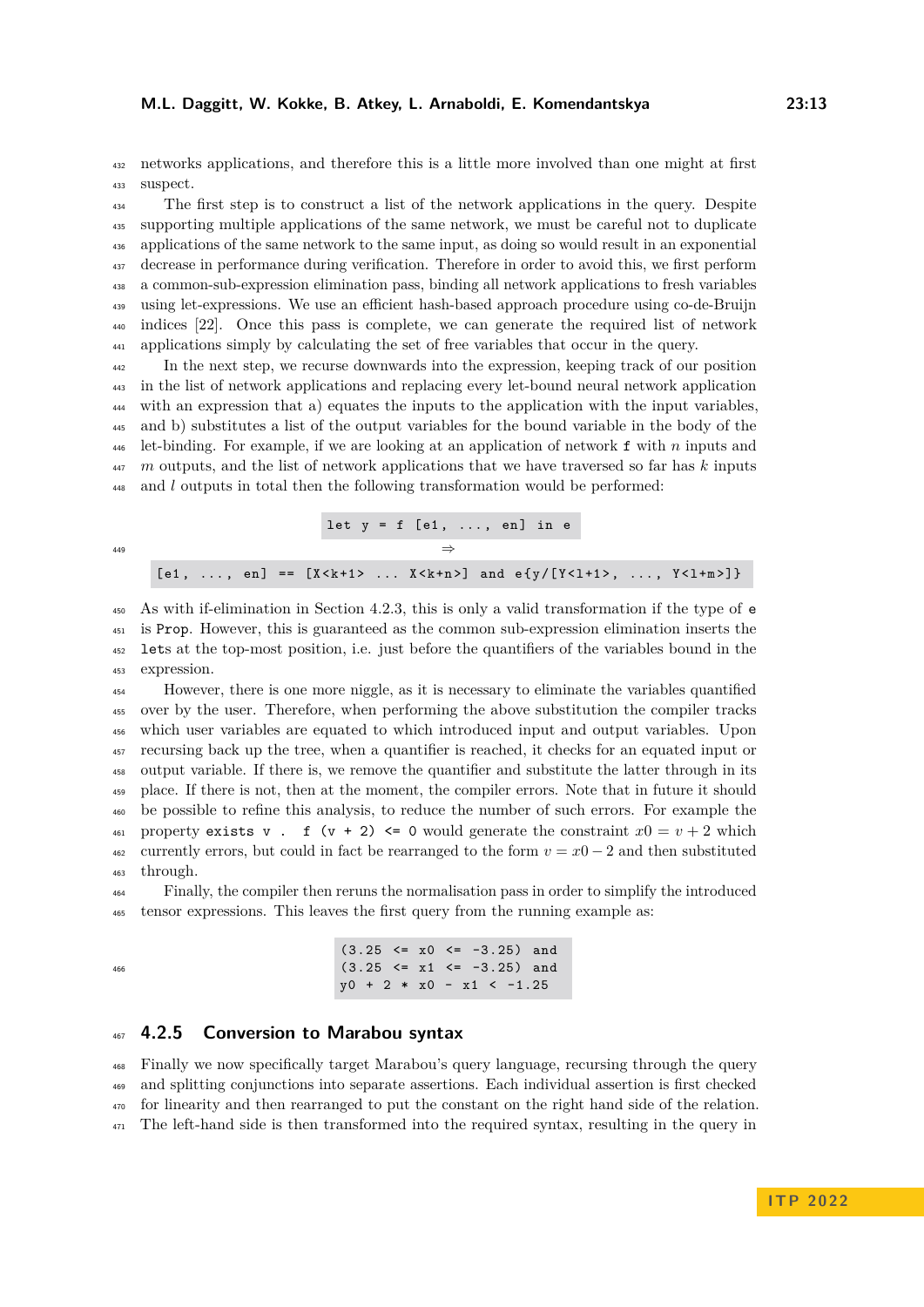Figure [3a](#page-6-1). This query is then written to a user-defined location ready to be fed into Marabou.

Marabou proves both queries in approximately 20 seconds on a mid-range laptop.

# **4.3 Compilation to Agda**

 After compiling the Vehicle specification to Marabou and verifying the resulting queries, we can now use it to complete the overall proof that the car never leaves the road by compiling <sup>477</sup> it to Agda. As before, the Vehicle program is type-checked and the network types compared against those in the ONNX file. The subsequent transformation to Agda code is relatively <sup>479</sup> simple. The only non-trivial insight needed is that any Vehicle expression of type Prop must be lifted to the Set type in Agda. This leads to having two different methods of compiling each built-in, depending on whether it is being instantiated with the Bool or Prop type. The output of compiling the example specification is:

```
483 module ControllerSpec where
484
485 InputVector : Set
486 InputVector = Tensor \mathbb{Q} (2 :: [])
487
488 postulate controller : InputVector \rightarrow \mathbb{Q}489
490 currentPositon : InputVector → Q
491 currentPositon x = x \ (\# 0)402
493 previousPositon : InputVector \rightarrow Q
494 previousPositon x = x \ (\# 1)495
496 SafeInput : InputVector \rightarrow Set
497 SafeInput x = (\mathbb{Q} - (\mathbb{Z} + 13 \mathbb{Q})/4) \mathbb{Q} \le currentPositon x \times currentPositon x \mathbb{Q} \leq \mathbb{Z} + 13 \mathbb{Q}/4498 \times (Q.- (Z.+ 13 Q./ 4) Q. \leq previous Positon x \times previous Positon x \in \mathbb{Z} + 13 Q./ 4)
<u>496</u>
500 SafeOutput : InputVector → Set
501 SafeOutput x =
502 \mathbb{Q}. (Z + 5\mathbb{Q})/4 \mathbb{Q}. \lt (controller x \mathbb{Q}. + (Z + 2\mathbb{Q})/1) \mathbb{Q}.* currentPositon x) \mathbb{Q}. previousPositon x503 \times (controller x \mathbb{Q} + (\mathbb{Z} + 2 \mathbb{Q}/1) \mathbb{Q}.* currentPositon x \mathbb{Q}.- previousPositon x \mathbb{Q} \lt \mathbb{Z} + 5 \mathbb{Q}/4504
505 abstract
506 safe : \forall (x : Tensor \mathbb{Q} (2 :: [])) \rightarrow SafeInput x \rightarrow SafeOutput x
507 safe = checkVehicleProperty record
508 { propertyFile = "path/to/property/file.vclp"
509 ; propertyName = "safe"
510 }
511
```
<sup>512</sup> There are a few things to note. Firstly, the network is declared as a **postulate** and therefore cannot be evaluated within Agda. This is not a fundamental limitation, and with a bit of effort the Haskell bindings created for ONNX could be lifted to Agda. Secondly, the desired 515 proof safe is within an abstract block which prevents code that uses the generated module from depending on the implementation of the proof.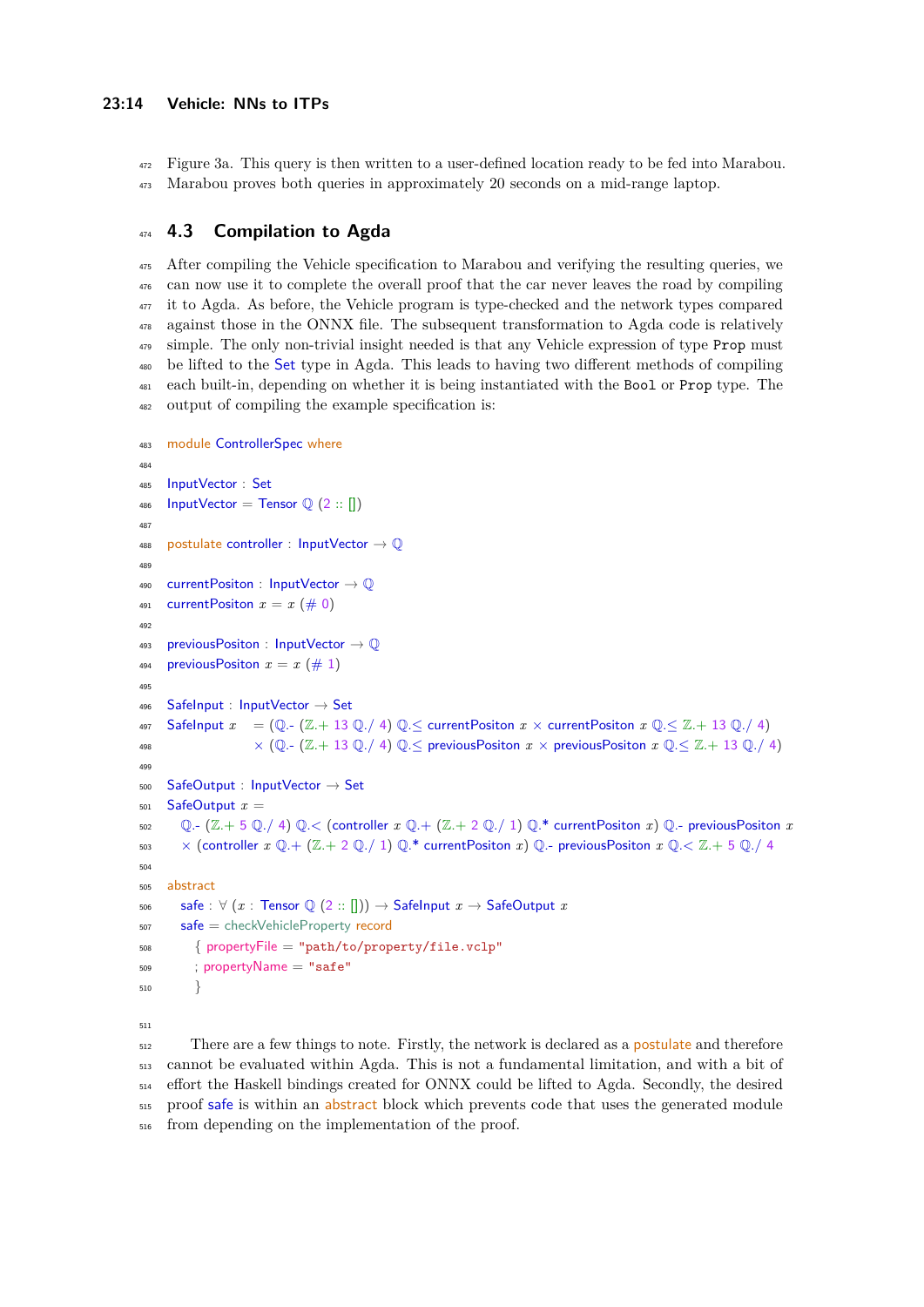#### **M.L. Daggitt, W. Kokke, B. Atkey, L. Arnaboldi, E. Komendantskya 23:15**

 Finally, the definition of the proof is implemented via a macro checkVehicleProperty which calls out to the Vehicle compiler. A naive implementation would have Agda use a reference to the query files to call Marabou directly. However, while Marabou is running the user would be unable to interact with the file. As Marabou takes over 20 seconds to verify these queries, and potentially much longer for more complex queries, this would unacceptably degrade the user experience.

 Instead we require users to explicitly ask Vehicle to use Marabou to verify the specification. If successful then Vehicle will write the result to a Vehicle proof cache file which contains locations and hashes of the ONNX files and the verification status of the specification. It is a reference to this file rather than the original source code that the Agda macro passes back to Vehicle. Vehicle reads this file, uses the hashes to check that the network has not changed on disk, and then returns the verification status of the property to Agda. There is however one missing piece of the puzzle, namely the integrity of the generated Agda code. In theory a malicious or careless user could change the type of the proof in the Agda code which would currently not be detectable by Vehicle. While Vehicle does store the hash of the generated Agda code in the proof file, Agda macros cannot query the location of the source file from which they are called and so Vehicle cannot locate the current Agda file to re-hash. Hopefully this short-coming in Agda can be fixed in the future.

 Leaving aside this issue, in summary the generated Agda module is now linked to both the underlying ONNX file and the result of the Marabou verifier. The module can now be imported into the main development outlined in Section [2.1](#page-4-2) and the safe proof can now be used in the proof of controller-lemma. This therefore completes the formal proof of Theorem [1](#page-5-0) that, subject to the assumptions that the sensor error is never more than 0.25 and the wind never shifts by more than 1 per unit time, the neural network controlled vehicle will never leave the road.

<span id="page-14-0"></span>

# **5 Conclusions and future work**

 This paper has described how the Vehicle tool can be used to express high-level specifications for neural networks. These can then be compiled to low-level queries for neural network verifiers, and to high-level postulates within an interactive theorem prover, linked by hashes, to provided end-to-end verification of neural-network powered systems. We have demonstrated this process by proving the safety of a system involving a 20,000 node neural network controller. All accompanying code, including Vehicle itself, is available online [\[7\]](#page-16-7).

<sup>549</sup> We expect that as the field of neural network verification matures, a system like Vehicle that integrates automated and interactive theorem proving will be required to ensure that verified neural network specifications support the specifications of the larger systems that contain them.

 Before discussing possible future work, we should emphasise that building Vehicle has been a significant undertaking, as many of the necessary components are still relatively immature. Firstly, in order to allow the Vehicle compiler to read the ONNX files we have had to create Haskell bindings for the C version of the ONNX runtime library. Secondly, the current version of Marabou which is implemented in C++, only supports networks in the ONNX format via its Python bindings. We have therefore had to patch support into 559 Marabou for reading ONNX files natively in  $C++$ . This involved using undocumented  $C++$  bindings to the ONNX format to manually traverse and parse the networks into Marabou's internal representation. Therefore, while we believe that neural network verification has a bright future, there is significant work to be done before mature, robust, flexible and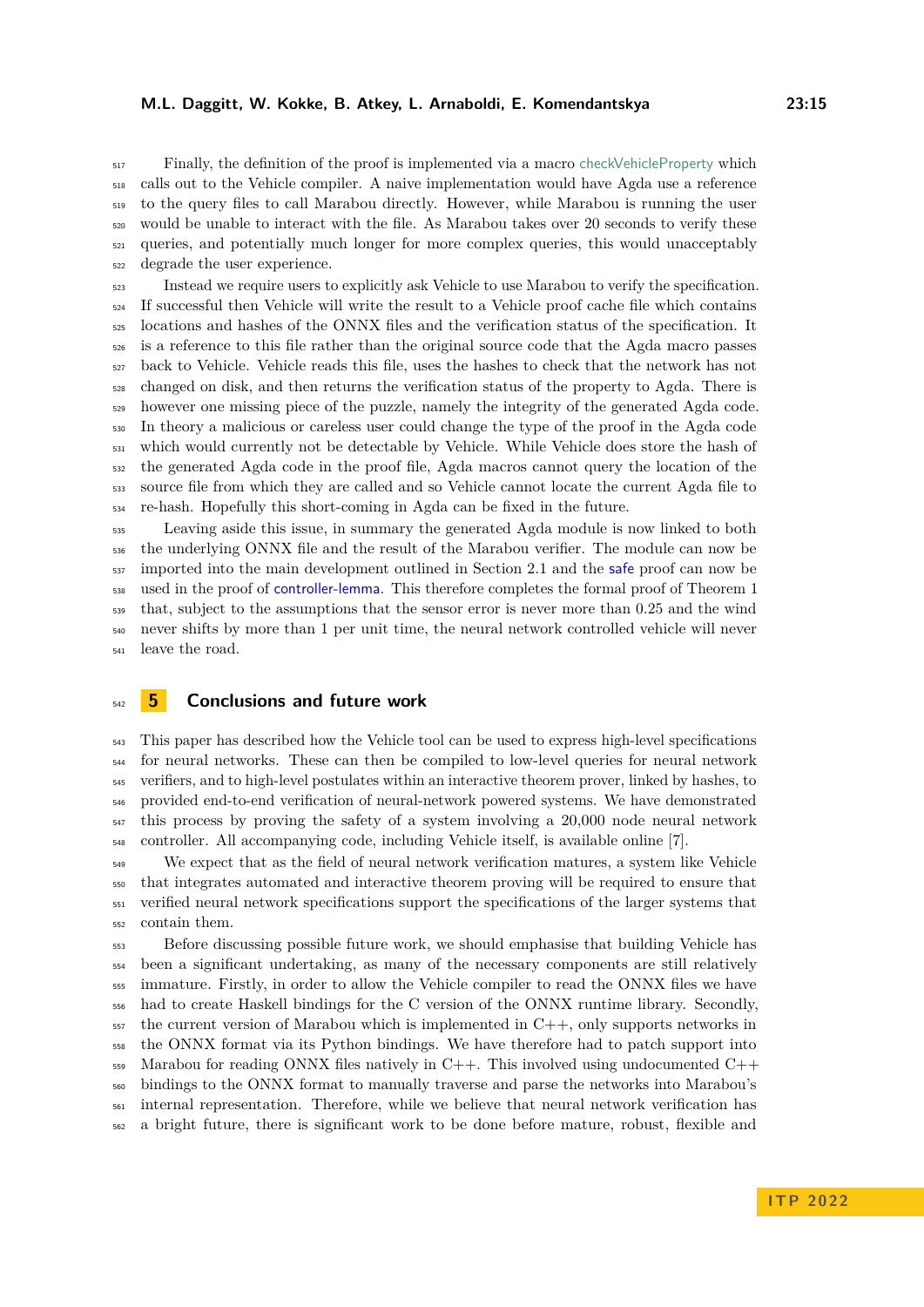interoperable tools can be developed.

# **5.1 Improved integration**

 One possible future direction is to increase the number of ITPs that Vehicle connects to, and in particular those with better support extracting verified code. While there are no reasons why popular theorem provers such as Coq, Isabelle and Idris cannot be targeted, there are also some more interesting potential targets. Among these is a relatively new ITP called KeYmaera X [\[13\]](#page-16-17) which is based on differential dynamic logic and is specifically designed to verify the safety of real-world controllers using continuous dynamics. Alternatively, adding the ability to compile to a suitable training framework such as Tensorflow would allow the same specification to be used in training.

# **5.2 Language features**

 There are many additional features that could be added to the Vehicle language. This <sub>575</sub> includes adding top-level parameter declarations, which would allow users to pass arbitrary values in at compile time rather than hard-coding them in the property. For example, the epsilon value in specifications of robustness properties [\[6\]](#page-16-8), or the training dataset with which the network is robust to. Such a feature would facilitate the feedback loop between the verifier and reinforcement learning algorithms implemented in [\[15\]](#page-16-11).

 Another improvement would be for the compiler to read the names of the input and output variables from the ONNX file, and use them to automatically bind functions mapping input and output vectors to their elements. In the running example this would remove the need to explicitly define the functions currentPosition and previousPosition.

# **5.3 A call to arms**

 We would like to end with a call to arms to the neural network verifier community. Unlike SMT solvers which have converged on SMTLib as a unified input format, every neural network verifier currently uses their own incompatible input format. While it is impressive that DNNV [\[25\]](#page-17-3) unifies 13 different verifiers, it is high-level language and therefore is unsuitable to build other tools such as Vehicle on top of. We argue that in order to have a thriving ecosystem of both backends and frontends, a common *low-level* interface is needed for solvers. <sup>591</sup> There is currently a fledgling proposal out there in the form of VNNLib [\[2\]](#page-15-4), but it needs significantly more work to ensure it is suitably expressive to capture all possible properties of interest.

<span id="page-15-4"></span><span id="page-15-2"></span><span id="page-15-1"></span>

|     |    | <sup>594</sup> — References                                                                  |
|-----|----|----------------------------------------------------------------------------------------------|
| 595 | Ι. | Open Neural Network Exchange format. Accessed on 30.01.2022. URL: https://onnx.ai/.          |
| 596 | 2  | VNNLib format. Accessed on 01.12.2021. URL: https://vnnlib.org/.                             |
| 597 | 3. | Alexander Bagnall and Gordon Stewart. Certifying the true error: Machine learning in Coq     |
| 598 |    | with verified generalization guarantees. In Proceedings of the AAAI Conference on Artificial |
| 599 |    | <i>Intelligence</i> , volume 33, pages 2662-2669, 2019.                                      |
| 600 | 4  | Jasmin Christian Blanchette, Sascha Böhme, and Lawrence C Paulson. Extending Sledgeham-      |
| 601 |    | mer with SMT solvers. <i>Journal of automated reasoning</i> , $51(1):109-128$ , $2013$ .     |

<span id="page-15-3"></span><span id="page-15-0"></span> **5** Robert S Boyer, Milton W Green, and J Strother Moore. The use of a formal simulator to verify a simple real time control program. In *Beauty Is Our Business*, pages 54–66. Springer, 1990.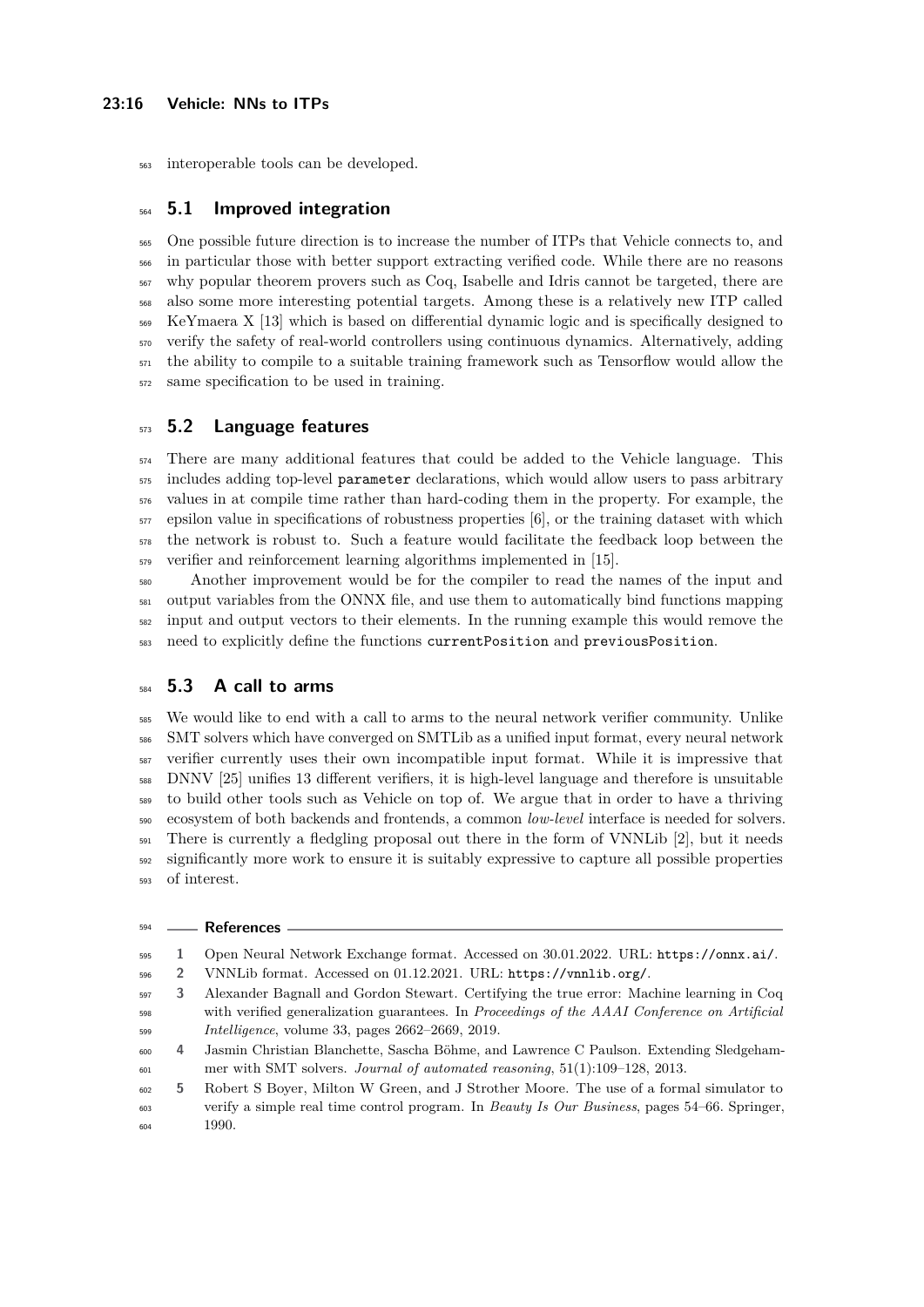#### **M.L. Daggitt, W. Kokke, B. Atkey, L. Arnaboldi, E. Komendantskya 23:17**

<span id="page-16-8"></span> **6** Marco Casadio, Matthew L. Daggitt, Ekaterina Komendantskaya, Wen Kokke, Daniel Kienitz, and Rob Stewart. Property-driven training: All you (n) ever wanted to know about. *arXiv preprint arXiv:2104.01396*, 2021.

<span id="page-16-7"></span> **7** Matthew L. Daggitt and Wen Kokke. Vehicle. Accessed on 09.02.2022. URL: [https:](https://github.com/vehicle-lang/vehicle) [//github.com/vehicle-lang/vehicle](https://github.com/vehicle-lang/vehicle).

<span id="page-16-3"></span> **8** Elisabetta De Maria, Abdorrahim Bahrami, Thibaud l'Yvonnet, Amy Felty, Daniel Gaffé, Annie Ressouche, and Franck Grammont. On the use of formal methods to model and verify neuronal archetypes. *Frontiers of Computer Science*, 16(3):1–22, 2022.

- <span id="page-16-0"></span> **9** Ruediger Ehlers. Formal verification of piece-wise linear feed-forward neural networks. In *International Symposium on Automated Technology for Verification and Analysis*, pages 269– 286. Springer, 2017.
- <span id="page-16-2"></span> **10** Burak Ekici, Alain Mebsout, Cesare Tinelli, Chantal Keller, Guy Katz, Andrew Reynolds, and Clark Barrett. SMTCoq: A plug-in for integrating SMT solvers into Coq. In *International Conference on Computer Aided Verification*, pages 126–133. Springer, 2017.
- <span id="page-16-4"></span> **11** Marc Fischer, Mislav Balunovic, Dana Drachsler-Cohen, Timon Gehr, Ce Zhang, and Martin Vechev. DL2: training and querying neural networks with logic. In *International Conference on Machine Learning*, pages 1931–1941. PMLR, 2019.
- <span id="page-16-14"></span> **12** Markus Forsberg and Aarne Ranta. BNF converter. In *Proceedings of the 2004 ACM SIGPLAN workshop on Haskell*, pages 94–95, 2004.
- <span id="page-16-17"></span> **13** Nathan Fulton, Stefan Mitsch, Jan-David Quesel, Marcus Völp, and André Platzer. KeY- maeraX: An axiomatic tactical theorem prover for hybrid systems. In Amy P. Felty and Aart Middeldorp, editors, *CADE*, volume 9195 of *LNCS*, pages 527–538. Springer, 2015. [doi:10.1007/978-3-319-21401-6\\_36](https://doi.org/10.1007/978-3-319-21401-6_36).
- <span id="page-16-12"></span> **14** Jianping Gou, Baosheng Yu, Stephen J Maybank, and Dacheng Tao. Knowledge distillation: a survey. *International Journal of Computer Vision*, 129(6):1789–1819, 2021.
- <span id="page-16-11"></span> **15** Radoslav Ivanov, Taylor J Carpenter, James Weimer, Rajeev Alur, George J Pappas, and Insup Lee. Case study: verifying the safety of an autonomous racing car with a neural network controller. In *Proceedings of the 23rd International Conference on Hybrid Systems: Computation and Control*, pages 1–7, 2020.
- <span id="page-16-10"></span> **16** Radoslav Ivanov, James Weimer, Rajeev Alur, George J Pappas, and Insup Lee. Verisig: verifying safety properties of hybrid systems with neural network controllers. In *Proceedings of the 22nd ACM International Conference on Hybrid Systems: Computation and Control*, pages 169–178, 2019.
- <span id="page-16-13"></span> **17** Kai Jia and Martin Rinard. Exploiting verified neural networks via floating point numerical error. In *International Static Analysis Symposium*, pages 191–205. Springer, 2021.
- <span id="page-16-9"></span> **18** Guy Katz, Clark Barrett, David L Dill, Kyle Julian, and Mykel J Kochenderfer. Reluplex: An efficient smt solver for verifying deep neural networks. In *International Conference on Computer Aided Verification*, pages 97–117. Springer, 2017.
- <span id="page-16-1"></span> **19** Guy Katz, Derek A Huang, Duligur Ibeling, Kyle Julian, Christopher Lazarus, Rachel Lim, Parth Shah, Shantanu Thakoor, Haoze Wu, Aleksandar Zeljić, et al. The Marabou framework for verification and analysis of deep neural networks. In *International Conference on Computer Aided Verification*, pages 443–452. Springer, 2019.
- <span id="page-16-15"></span> **20** Andres Löh, Conor McBride, and Wouter Swierstra. A tutorial implementation of a dependently typed lambda calculus. *Fundamenta informaticae*, 102(2):177–207, 2010.
- <span id="page-16-5"></span> **21** Aleksander Madry, Aleksandar Makelov, Ludwig Schmidt, Dimitris Tsipras, and Adrian Vladu. Towards deep learning models resistant to adversarial attacks. *arXiv preprint arXiv:1706.06083*, 2017.
- <span id="page-16-16"></span> **22** Conor McBride. Everybody's got to be somewhere. *Electronic Proceedings in Theoretical Computer Science*, 275:53–69, Jul 2018. URL: <http://dx.doi.org/10.4204/EPTCS.275.6>, [doi:10.4204/eptcs.275.6](https://doi.org/10.4204/eptcs.275.6).
- <span id="page-16-6"></span> **23** Ulf Norell. Dependently typed programming in Agda. In *International school on advanced functional programming*, pages 230–266. Springer, 2008.